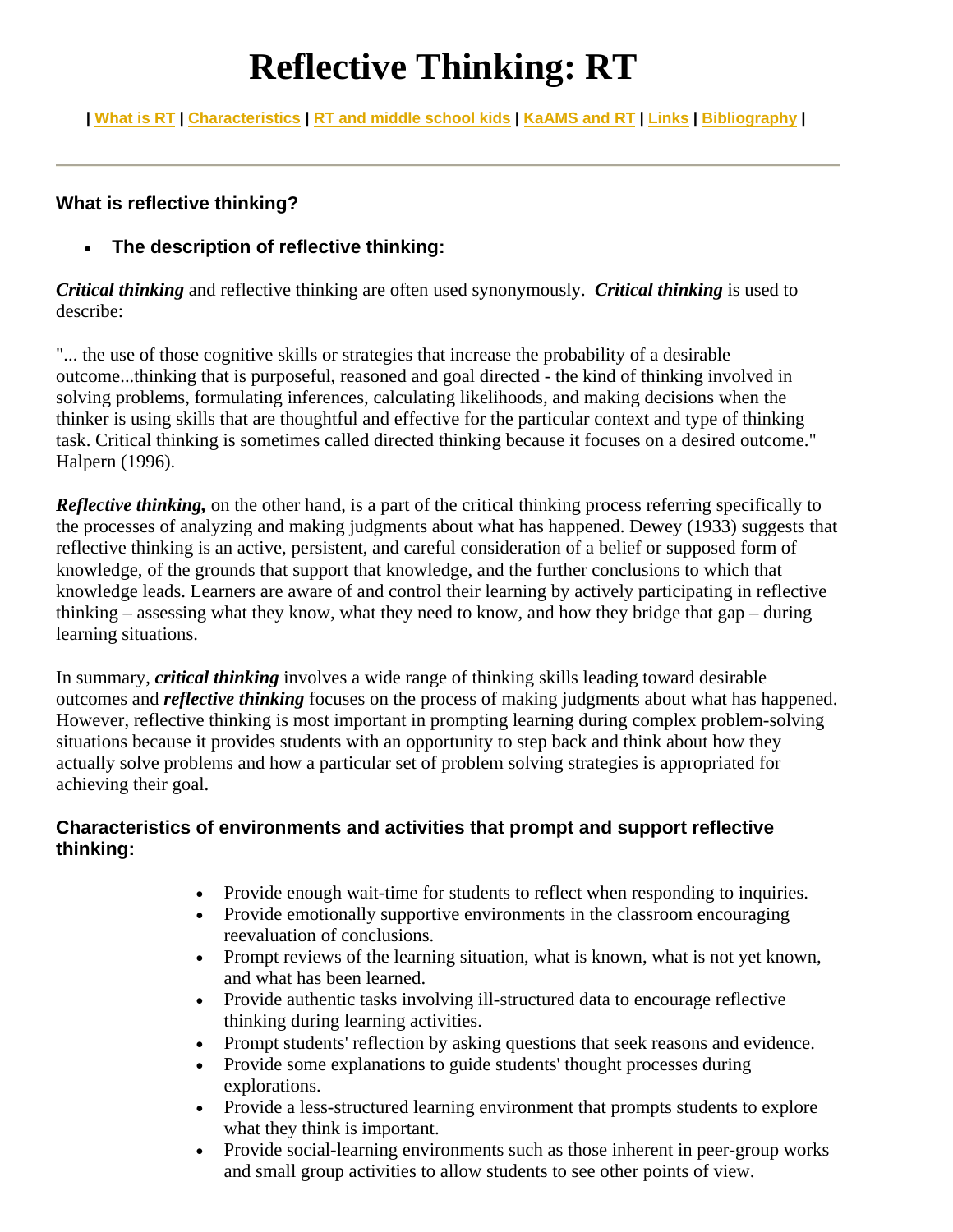- Provide reflective journal to write down students' positions, give reasons to support what they think, show awareness of opposing positions and the weaknesses of their own positions.
- **Links to descriptions of reflective thinking activities in use with middle school kids:**
	- o Recommendations for prompting reflective thinking in the classroom:
		- http://www.cotf.edu/ete/teacher/reflect.html
	- o Examples of lesson plans that have been revised to encourage reflective thinking in students, e.g., prompting to compare what they know to what they don't know and actively make modifications to their conceptions:
		- http://www.criticalthinking.org/k12/k12class/4-6/skeleton.nclk
		- http://www.criticalthinking.org/k12/k12class/6-9/bugs.nclk

## **Top of page**

# • **Why is reflective thinking important?**

Modern society is becoming more complex, information is becoming available and changing more rapidly prompting users to constantly rethink, switch directions, and change problem-solving strategies. Thus, it is increasingly important to prompt reflective thinking during learning to help learners develop strategies to apply new knowledge to the complex situations in their day-to-day activities. Reflective thinking helps learners develop higher-order thinking skills by prompting learners to a) relate new knowledge to prior understanding, b) think in both abstract and conceptual terms, c) apply specific strategies in novel tasks, and d) understand their own thinking and learning strategies.

# • **Links to more information on reflective thinking:**

- o Critical or reflective thinking:
	- http://www.mdk12.org/practices/good\_instruction/projectbetter/thinkingskills/ts-17-20.html
- o Reflective thinking:
	- http://www.algonquinc.on.ca/edtech/gened/reflecti.html

#### **Top of page**

# **Reflective thinking and middle school kids:**

# • **How to prompt reflection in middle school kids**:

It is important to prompt reflective thinking in middle school children to support them in their transition between childhood and adulthood. During this time period adolescents experience major changes in intellectual, emotional, social, and physical development. They begin to shape their own thought processes and are at an ideal time to begin developing thinking, learning, and metacognitive strategies. Therefore, reflective thinking provides middle level students with the skills to mentally process learning experiences, identify what they learned, modify their understanding based on new information and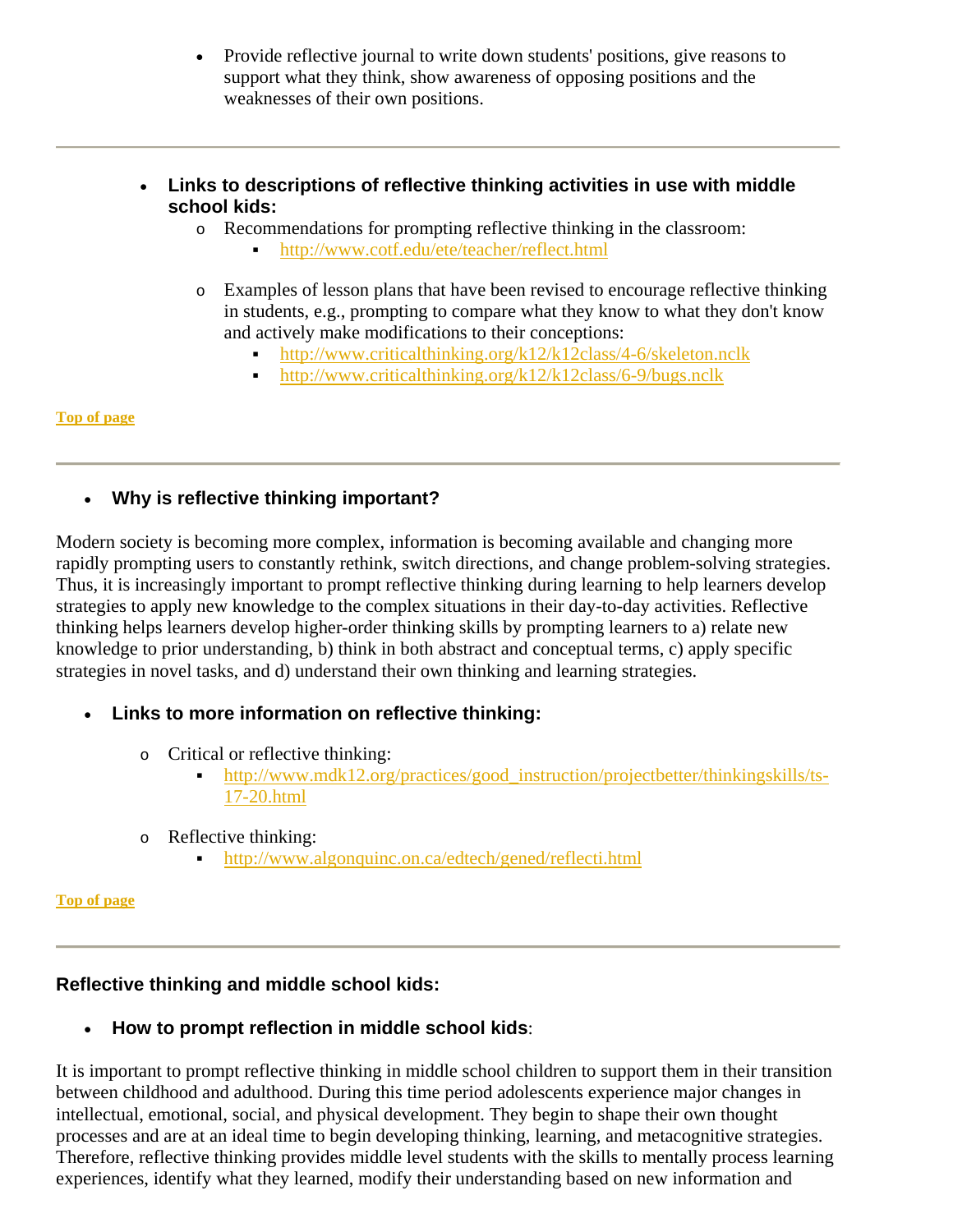experiences, and transfer their learning to other situations. Scaffolding strategies should be incorporated into the learning environment to help students develop their ability to reflect on their own learning. For example,

- o Teachers should model metacognitive and self-explanation strategies on specific problems to help students build an integrated understanding of the process of reflection.
- o Study guides or advance organizer should be integrated into classroom materials to prompt students to reflect on their learning.
- o Questioning strategies should be used to prompt reflective thinking, specifically getting students to respond to *why, how,* and *what* specific decisions are made.
- o Social learning environments should exist that prompt collaborative work with peers, teachers, and experts.
- o Learning experiences should be designed to include advice from teachers and colearners.
- o Classroom activities should be relevant to real-world situations and provide integrated experiences.
- o Classroom experiences should involve enjoyable, concrete, and physical learning activities whenever possible to ensure proper attention to the unique cognitive, affective, and psychomotor domain development of middle school students.

## **Top of page**

# **How does KaAMS support reflective thinking?**

• **KaAMS model of PBL and its relationship to reflective thinking:**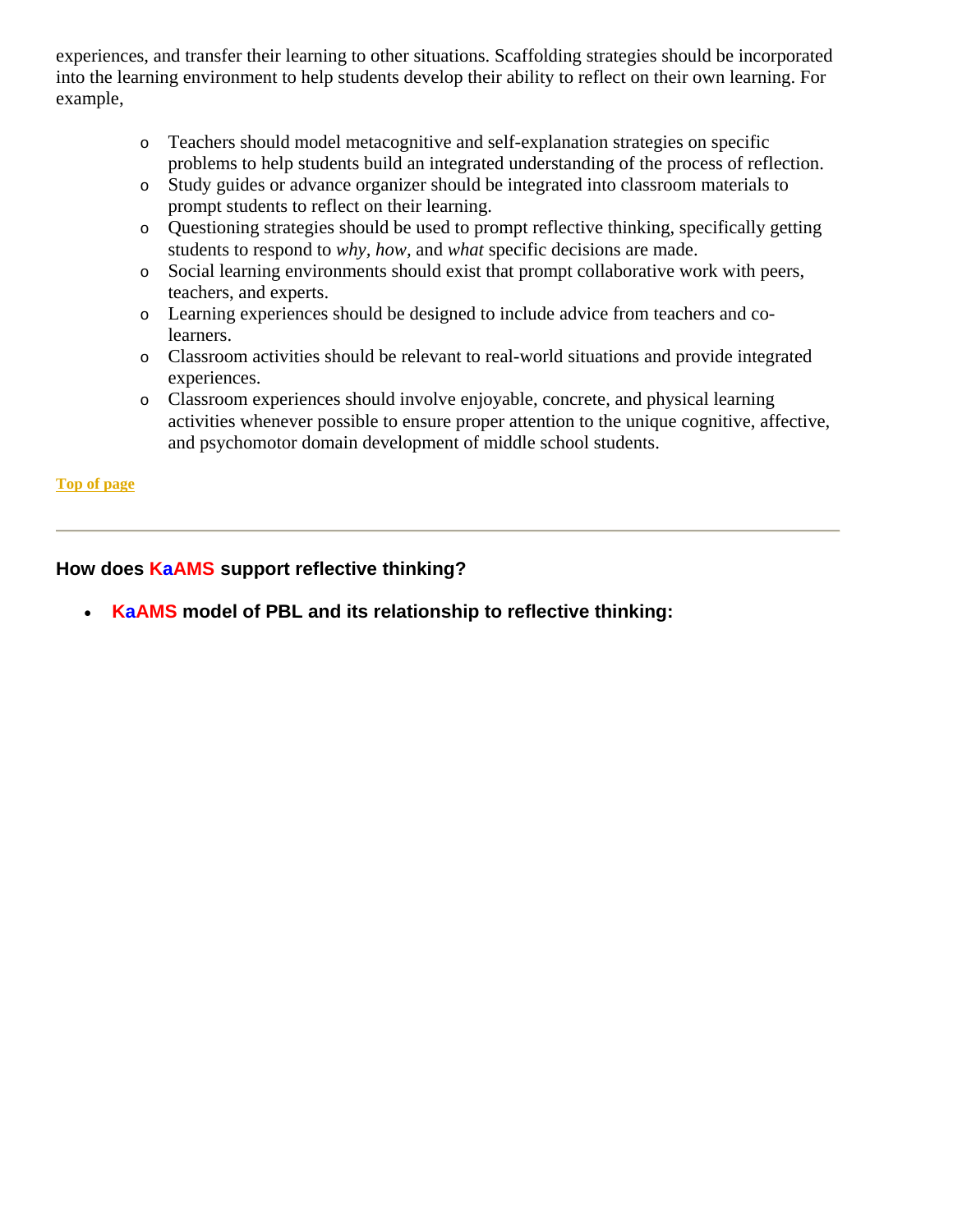

When students are faced with a perplexing problem, reflective thinking helps them to become more aware of their learning progress, choose appropriate strategies to explore a problem, and identify the ways to build the knowledge they need to solve the problem. The **KaAMS** model of PBL incorporates various components to prompt students' reflective thinking during the learning process. The lesson plans:

- o Provide teacher questions designed to prompt students to identify and clarify overall and subordinate problems**.**
- o Provide many opportunities to engage students in gathering information to look for possible causes and solutions.
- o Provide ideas and activity sheets to help students evaluate the evidence they gather**.**
- o Provide questions that prompt students to consider alternatives and implications of their ideas**.**
- o Provide questions and activities that prompt students to draw conclusions from the evidence they gathered and pose solutions.
- o Provide opportunities for students to choose and implement the best alternative**.**
- o Encourage students to monitor and reevaluate their results and findings throughout the entire unit.

# • **KaAMS incorporates prompts and scaffolding suggestions to promote reflective thinking by:**

- o Structuring lesson plans to support reflective thinking.
- o Providing lesson components that prompt inquiry and curiosity.
- o Providing resources and hand-on activities to prompt exploration.
- o Providing reflective thinking activities that prompt students to think about what they have done, what they learned, and what they still need to do.
- o Providing reflection activity worksheets for each lesson plan to prompt students to think about what they know, what they learned, and what they need to know as they progress through their exploration.

**Top of page**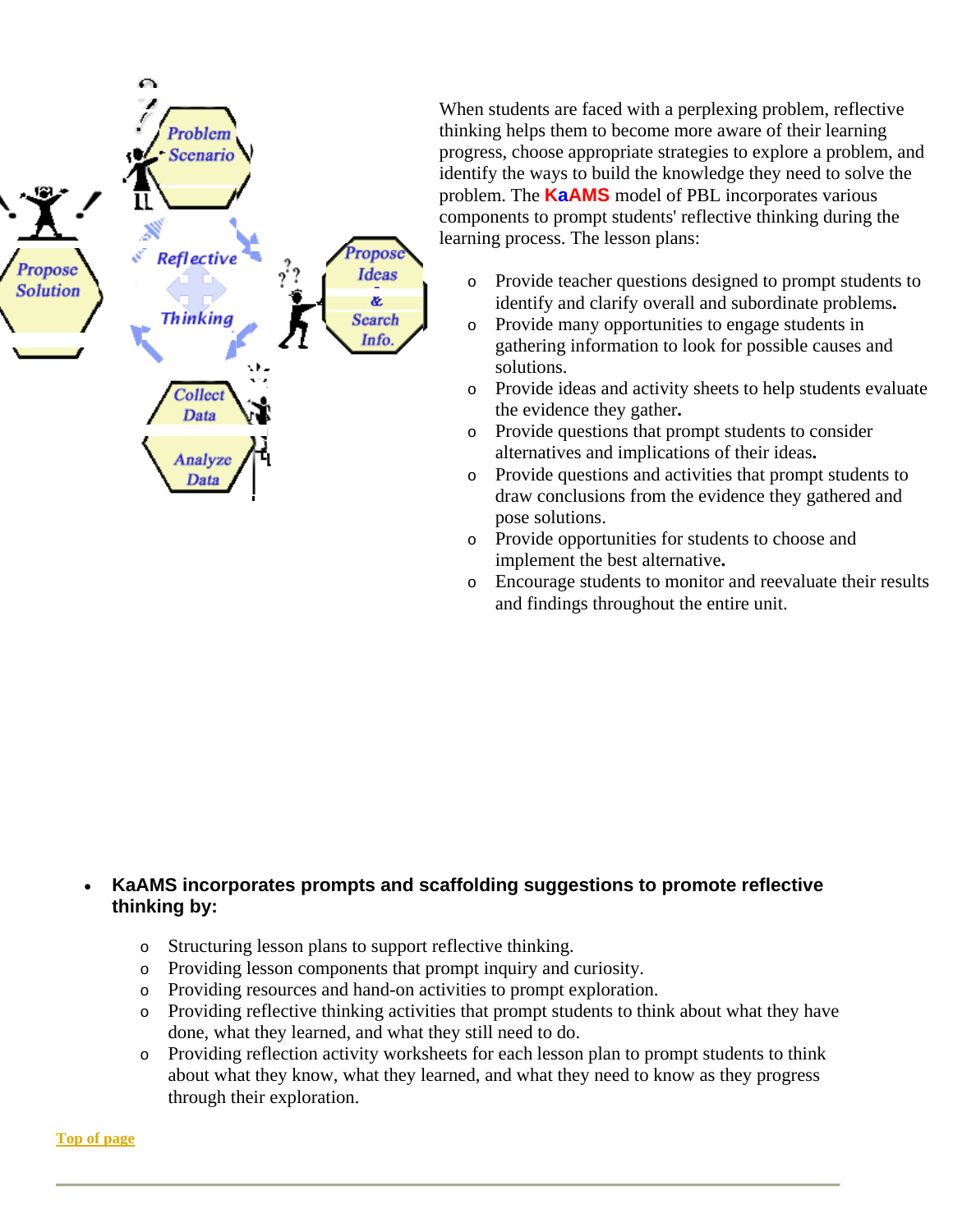# **Links to additional information on critical and reflective thinking:**

- Reflective thought, critical thinking (Eric digest) http://www.indiana.edu/~eric\_rec/ieo/digests/d143.html
- Reflective thinking, John Dewey and PBL http://www.imsa.edu/~bernie/dewey.html

# **A Selected Reflective Thinking Bibliography:**

## **Book:**

- o Moon, J. A. (1999). Reflection in learning and professional development: Theory and practice. London: Kogan Page.
- o Halpern, D. F. (1996). Thought and knowledge: an introduction to critical thinking (3rd ed.). Mahwah, NJ: L. Erlbaum Associates.

## **Selected Article**:

o Lin, X., Hmelo, C., Kinzer, C. K., & Secules, T. J (1999). Designing technology to support reflection, Educational Technology Research & Development, pp. 43-62.

## **Top of page**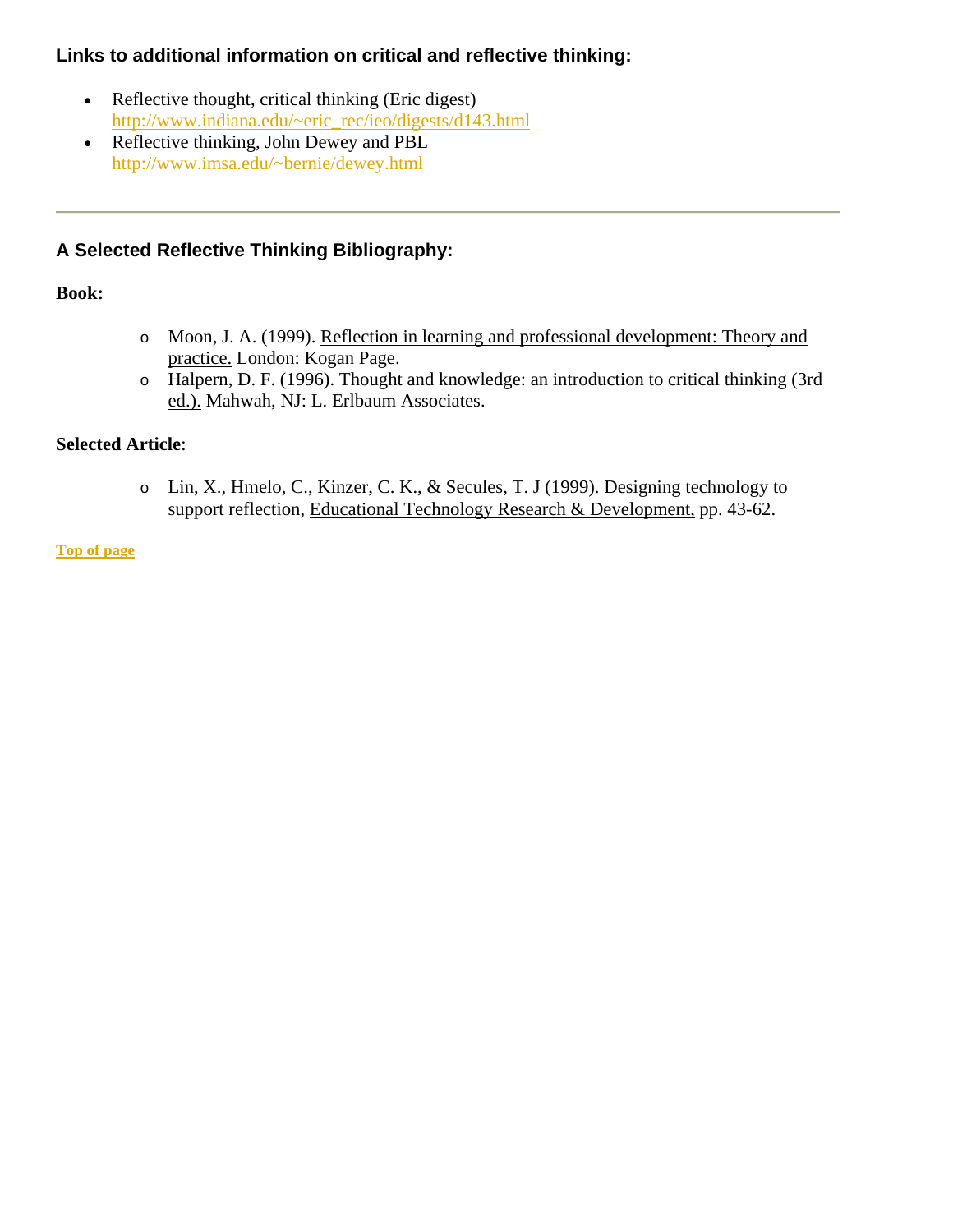| <b>Primary Presenters:</b> | Tiffany Koszalka, Ph.D.<br>Hae-Deok Song, Graduate Student<br>Barbara L. Grabowski, Ph.D.                                           |
|----------------------------|-------------------------------------------------------------------------------------------------------------------------------------|
| <b>Primary Presenter:</b>  | Tiffany A. Koszalka, Ph.D.<br><b>Syracuse University</b><br><b>336 Huntington Hall</b><br><b>Syracuse, NY 13244</b><br>315 443 3703 |
| Submitted to:              | Division 3: Learning and Instruction<br><b>Section 4a: School-based research</b>                                                    |
| <b>Topic Descriptors:</b>  | Instructional design/development,<br><b>Reflection</b><br><b>Adolescents</b><br>Short description: (75 words)                       |

The ability to reflect while exploring the problem is necessary to maintain the essence of effective PBL practice. Some articles have described the development of learning environments that facilitate reflective thinking. However, these applications don't systematically consider comprehensive elements. The purpose of this study was to systematically develop a PBL environment that supports reflective thinking. We will present KaAMS PBL environment to show how reflective thinking support strategies can be incorporated in a PBL lesson.

#### **Abstract: (2000 words)**

#### **KaAMS: A PBL environment facilitating reflective thinking**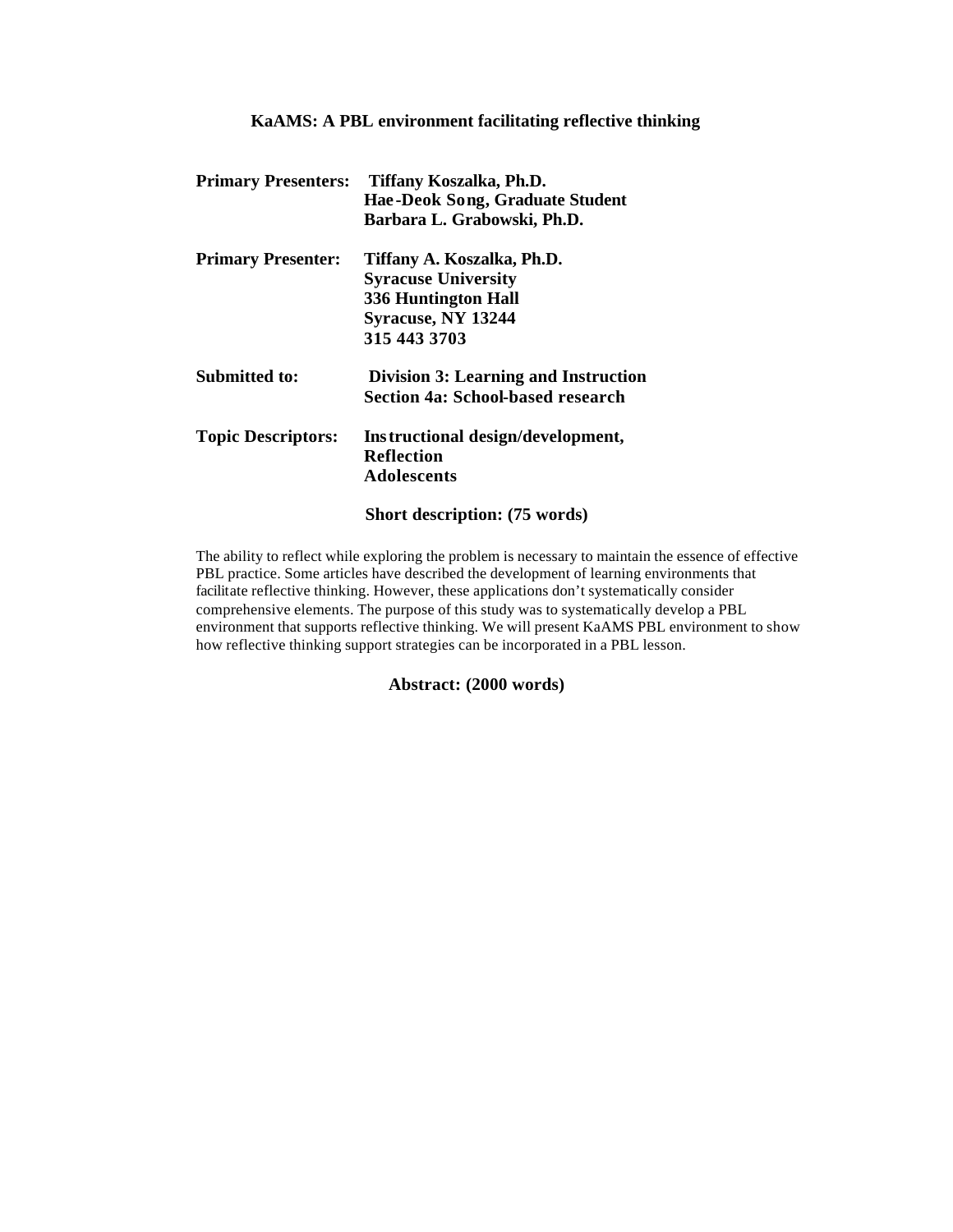#### **KaAMS: A PBL environment facilitating reflective thinking**

The ability to reflect while exploring the problem is necessary to maintain the essence of effective PBL practice. Some articles have described the development of learning environments that facilitate reflective thinking. However, these applications don't systematically consider comprehensive elements. The purpose of this study was to systematically develop a PBL environment that supports reflective thinking. We will present KaAMS PBL environment to show how reflective thinking support strategies can be incorporated in a PBL lesson.

Reflective thinking has been identified as an important component in the practice of education. It provides learners with an opportunity to correct misconceptions and fill in gaps by helping them to think about what they are doing and why they are doing it. Thus, many researchers argue that reflective processes are essential to the quality of learning (Barab & Duffy, 1999; Lin, Hmelo, Kinzer, & Secules, 1999; Shon, 1987). Reflective thinking is especially helpful in solving complex tasks, because it helps learners to identify facts, formulas, and theories that are relevant for the solution of an ill-defined problem (King & Kitchener, 1994). In recent years, much attention had been dedicated to Problem-Based Learning (PBL) based on constructivistic views of learning. Because the learning in PBL starts from an ill-structured problem in which there is no single solution, learners are inclined to be disoriented. Therefore, the ability to reflect while exploring the problem is necessary to maintain the essence of effective PBL practice. Reflective thinking is particularly important to young children who are in the state of developing abstract thinking because "it is central to acquiring best practice, steadily extending knowledge, refining one's evolving philosophy" (The National Association for the Education of Young Children, 1996).

How then, do we support reflective thinking in a PBL learning environment for middle school kids? Previous studies identified several variables that affect reflective thinking, such as teacher questioning and journal writing (Andrusyszyn & Daive, 1997; Barrow, 1998; Lin, Hmelo, Kinzer, & Secules, 1999; Moon, 1999). Based on these findings, some articles have described the development of learning environments that facilitate reflective thinking. However, these applications don't systematically consider comprehensive elements that influence the reflective thinking but rather include only a few elements. Therefore, systematic consideration of supporting reflective thinking is needed to make a more meaningful student-centered PBL learning environment.

The purpose of this study was to systematically develop a PBL environment that supports reflective thinking. For this purpose, we identified the main factors that facilitate reflective thinking (Koszalka, Song, & Grabowski, 2001). Students reported that they perceived a teacher, a learning environment, and a tool as meaningful factors that affect their reflective thinking. We also identified the elements that can facilitate reflective thinking in each derived factor. Based on our findings, we developed a web-enhanced science problem environment that facilitates reflective thinking, KaAMS (Kids as Airborne Mission Scientists). We will present the model and strategies of KaAMS to show how reflective thinking support strategies can be incorporated in a PBL lesson. The main factors and strategies used in order to support reflective thinking in KaAMS are as follows: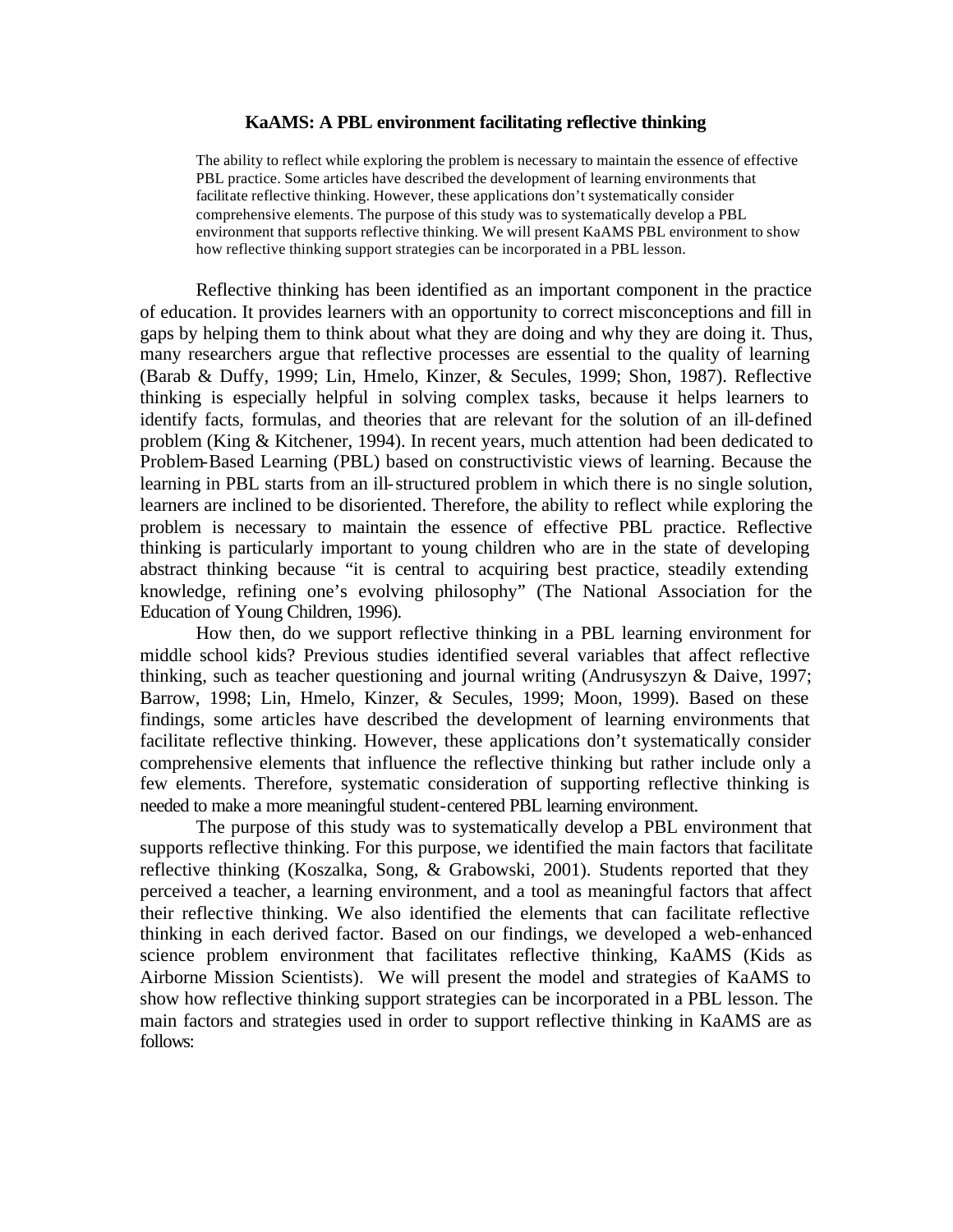#### *The teacher factor: Using reflective questions*

Educational experience that encourages reflective thinking should engage students to think critically about the process of learning. A common strategy that fosters reflective thinking is the use of thoughtful questioning. We included questions that prompt reflective thinking in KaAMS. We will present reflective prompting questions included in KaAMS and teacher questions collected during classroom observation.

#### *The learning environment factor: Developing an active learning environment*

An active learning environment is also important in prompting reflective thinking during PBL. To make an active learning environment, we incorporated various strategies in KaAMS. Those strategies included

- Using an ill-structured, authentic, and complex problem: Ill-structured, authentic, and complex tasks are known to promote reflective thinking. These features of the task help students think reflectively because they come from real-world experiences, have no single formula for conducting an investigation to resolve the problem, and require more information to understand the problem situation (Stepien & Pyke, 1997). We will present an authentic and ill-structured problem scenario from KaAMS.
- Ownership: Reflective thinking is facilitated when students feel they are responsible for their learning. We will present a simulation role-playing strategy developed in order to provide ownership in KaAMS.
- Small group learning: Working in a small group provides the opportunity to look at multiple perspectives. We will present various small group learning strategies used in KaAMS.

#### *The tool factor: Integrating reflective thinking supportive tools*

Various tools such as journal writing give the students a channel for their reflection on the learning experience. Through the work of writing, students can identify errors in the process of learning. We will present examples of reflective journals used in KaAMS as well as reflective thinking checklists developed to help monitor the learning progress.

The first two learning modules of KaAMS were implemented last year and the last two learning modules are being tested now in several rural middle schools. We will present the KaAMS learning environment and examples collected from classroom implementation.

#### **References**

- Achilles, C. M., & Hoover, S. P. (1996). *Exploring problem-based learning (PBL) in grades 6-12*. ED406406
- Albanese, M.A., & Mitchell, S.(1993). Problem-based learning : A review of literature on its outcomes and implementation issues, *Academic medicine*, vol 68(1), pp.68-81.
- Andrusyszyn, M-A., & Daive, L.(1997). Facilitating reflection through interactive journal writing in an online graduate course: a qualitative study. *Journal of Distance Education, 12(1), pp.103-126*.
- Barab, S. A., & Duffy, T. M. (1999). From practice fields to communities of practice. In